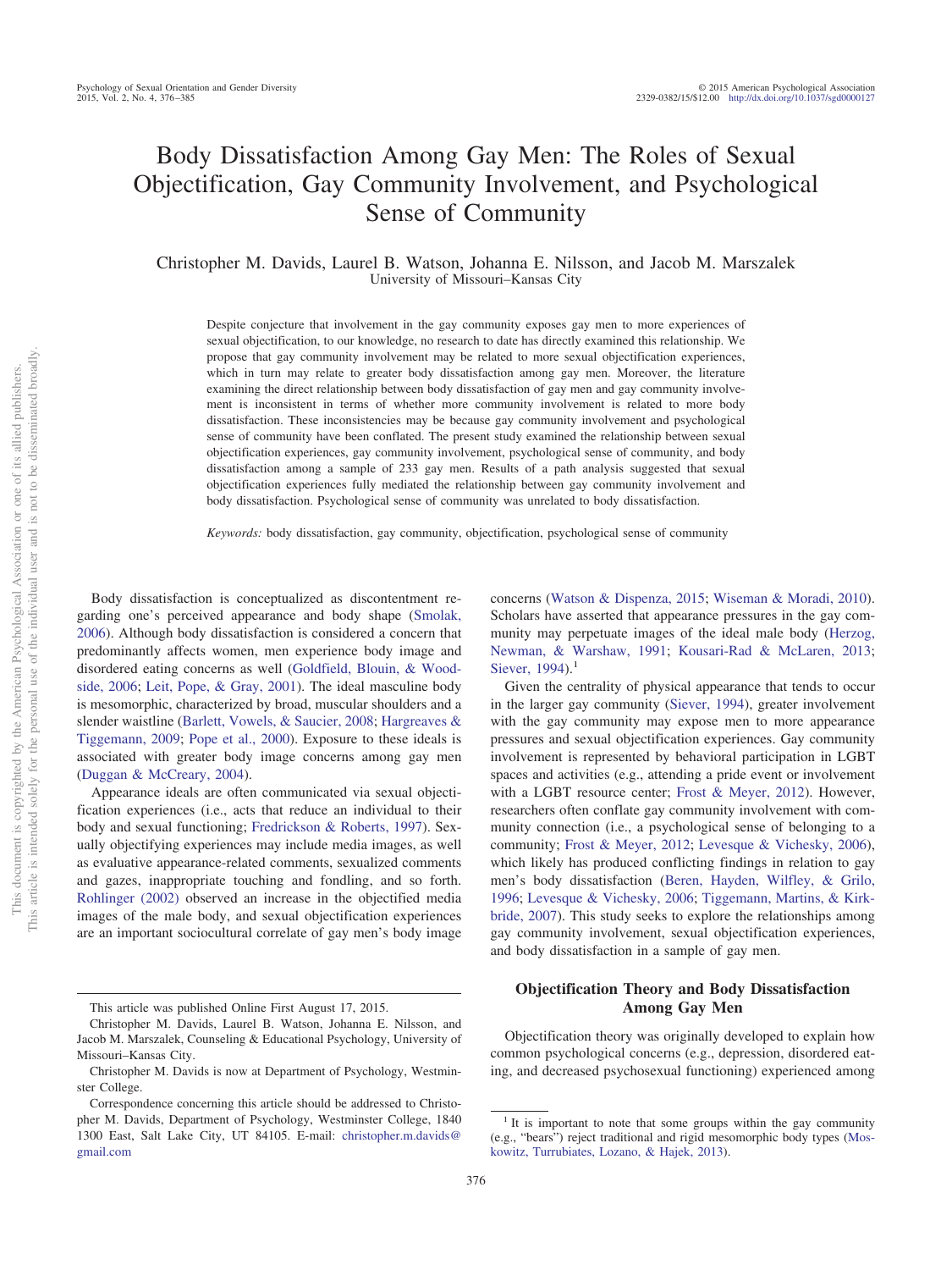women are rooted in a sociocultural context that sexually objectifies and reduces them to their physical appearance and sexual functioning (for a thorough review see [Fredrickson & Roberts,](#page-7-4) [1997;](#page-7-4) [Moradi & Huang, 2008\)](#page-8-8); however, this theory has also been applied to gay men's experiences of body dissatisfaction using data from Western nations (predominently the United States and Australia; [Engeln-Maddox, Miller, & Doyle, 2011;](#page-7-9) [Levesque &](#page-7-8) [Vichesky, 2006;](#page-7-8) [Martins, Tiggemann, & Kirkbride, 2007;](#page-7-10) [Wise](#page-8-4)[man & Moradi, 2010\)](#page-8-4). In examining the relationship between sexual objectification and body image concerns, [Martins et al.](#page-7-10) [\(2007\)](#page-7-10) experimentally manipulated state self-objectification by having gay and heterosexual men wear either a speedo swimsuit (i.e., objectification) or a sweater (i.e., nonobjectification). The investigators found that gay men in the objectifying condition experienced a greater amount of body dissatisfaction, body shame, and eating restraint than gay men in the nonobjectifying condition.

[Wiseman and Moradi \(2010\)](#page-8-4) integrated childhood harassment for gender nonconformity and internalized heterosexism into objectification theory with a sample of sexual minority men. The authors hypothesized that childhood harassment for gender nonconformity would operate in a similar manner as sexual objectification experiences; that is, sexual minority men who experienced greater levels of harassment for gender nonconformity in childhood may be motivated to adopt a masculine appearance in an effort to avoid stigmatization, thereby fostering more body image concerns. In fact, after controlling for body mass index (BMI), sexual objectification experiences and childhood harassment for gender nonconformity predicted higher internalized sociocultural standards of appearance, which was related to more body surveillance and body shame (a construct similar to body dissatisfaction), which were then related to more symptoms of disordered eating. This comprehensive model highlighted the importance of examining sexual minority men's unique social experiences, especially as they relate to sexual objectification and body image concerns.

# **Gay Community Involvement, Sexual Objectification, and Body Dissatisfaction**

[Siever \(1994\)](#page-8-5) noted that gay men are more likely than heterosexual men to experience body dissatisfaction because other men act as their sexual audience and are also vulnerable to sexually objectifying experiences. [Engeln-Maddox and colleagues \(2011\)](#page-7-9) examined tenets of objectification theory among gay, lesbian, and heterosexual men and women. Results suggested that gay men experienced more sexual objectification experiences than heterosexual men—rates that were similar to those of lesbians and heterosexual women. Furthermore, [Kozak, Frankenhauser, and](#page-7-11) [Roberts \(2009\)](#page-7-11) found that gay men were more likely to objectify themselves and other men more than heterosexual men. These findings suggest that sexual objectification may be prevalent in the gay community, and therefore involvement and participation in the gay community may expose gay men to more experiences of sexual objectification because of the greater opportunity for these experiences to occur. In return, exposure to these experiences may relate to their body image concerns.

It is also plausible that involvement in the gay community is directly related to body dissatisfaction for gay men. For example, research has found that gay community involvement is associated with higher levels of drive for muscularity [\(Hunt, Gonsalkorale, &](#page-7-12)

[Nosek, 2012;](#page-7-12) [Levesque & Vichesky, 2006\)](#page-7-8), disordered eating symptoms [\(Davids & Green, 2011;](#page-6-2) [Feldman & Meyer, 2007\)](#page-7-13), and body dissatisfaction [\(Beren et al., 1996;](#page-6-1) [Davids & Green, 2011;](#page-6-2) [Doyle & Engeln, 2014\)](#page-6-3) among gay men; however, other studies have found a nonsignificant relationship between gay community involvement and body dissatisfaction [\(Levesque & Vichesky,](#page-7-8) [2006;](#page-7-8) [Tiggemann et al., 2007\)](#page-8-6). The inconsistent findings in the relationship between gay community involvement and body dissatisfaction may be attributable to variations in the ways in which gay community involvement has been measured, as well as mediating variables such as sexual objectification experiences [\(Beren et](#page-6-1) [al., 1996;](#page-6-1) [Doyle & Engeln, 2014;](#page-6-3) [Levesque & Vichesky, 2006;](#page-7-8) [Tiggemann et al., 2007\)](#page-8-6).

Notably, [Levesque and Vichesky \(2006\)](#page-7-8) conceptualized community involvement as perceived acceptance by the community *and* frequency of attending gay-related events; yet, they used a total score in their analyses that produced a poor reliability coefficient ( $\alpha = .61$ ), perhaps attenuating the relationship. Indeed, scholars have noted the importance of distinguishing between community involvement and community connectedness—a construct similar to perceived acceptance [\(Ashmore, Deaux, &](#page-6-4) [McLaughlin-Volpe, 2004;](#page-6-4) [Frost & Meyer, 2012;](#page-7-7) [Lin & Israel,](#page-7-14) [2012\)](#page-7-14). Community involvement includes behavioral participation in a community (e.g., going to LGBT-related events, spending time in gay bars, volunteering for LGBT organizations), whereas community connectedness includes one's cognitive and affective sense of belonging with others in that community [\(Frost & Meyer,](#page-7-7) [2012\)](#page-7-7). These results suggest that (a) there is a need to further explore the relationship between gay community involvement and body dissatisfaction among gay men; and (b) it may be important to distinguish between gay community involvement and one's cognitive and affective connection to the gay community (i.e., psychological sense of community) in relation to gay men's body dissatisfaction.

# **Psychological Sense of Community and Body Dissatisfaction**

[Sarason \(1974\)](#page-8-9) discussed the importance of interdependence among individuals within a system, known as *psychological sense of community* (PSOC). PSOC may be conceptualized as a sense of belonging to and being able to rely on a particular community for support [\(Proescholdbell, Roosa, & Nemeroff, 2006\)](#page-8-10). More specifically, PSOC may be defined as "a feeling that members have of belonging, a feeling that members matter to one another and to the group, and a shared faith that members' needs will be met through their commitment to be together" [\(McMillan & Chavis, 1986,](#page-7-15) p. 9). Psychological sense of community may be especially important for gay men, as they often experience unique and additive stressors as a result of possessing a stigmatized social identity [\(Meyer,](#page-7-16) [1995,](#page-7-16) [2003\)](#page-7-17).

Research has found that psychological sense of community may protect against adverse mental health outcomes [\(Feldman &](#page-7-13) [Meyer, 2007;](#page-7-13) [Kertzner, Meyer, Frost, & Stirratt, 2009;](#page-7-18) [Ramirez-](#page-8-11)[Valles, Fergus, Reisen, Poppen, & Zea, 2005;](#page-8-11) [Shilo, Antebi, &](#page-8-12) [Mor, 2015\)](#page-8-12), including unsafe sexual practices [\(Herek & Glunt,](#page-7-19) [1995;](#page-7-19) [Ramirez-Valles, Kuhns, Campbell, & Diaz, 2010;](#page-8-13) [Ramirez-](#page-8-14)[Valles & Brown, 2003\)](#page-8-14), internalized heterosexism [\(Frost & Meyer,](#page-7-7) [2012\)](#page-7-7), and disordered eating behaviors [\(Feldman & Meyer, 2007\)](#page-7-13).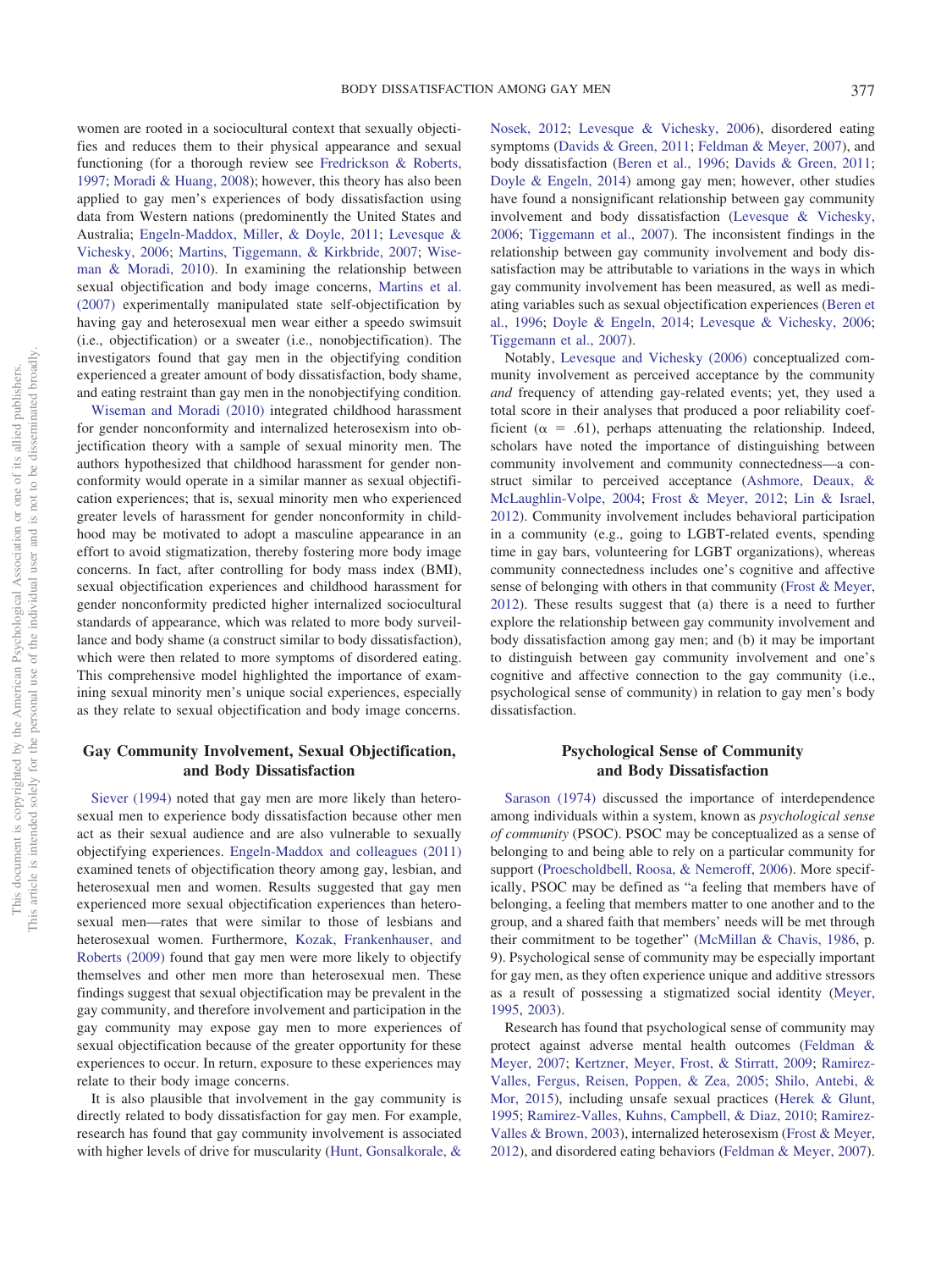In addition, a sense of connection to the LGBT community may offer greater opportunities for activism and social support [\(LeBeau](#page-7-20) [& Jellison, 2009\)](#page-7-20), while fostering well-being [\(Obst & Stafurik,](#page-8-15) [2010\)](#page-8-15). Therefore, it is plausible that psychological sense of community may also relate to lower levels of body dissatisfaction.

To our knowledge, however, only one study has examined the relationship between psychological sense of community and body dissatisfaction among gay men. [Kousari-Rad and McLaren \(2013\)](#page-7-6) examined the relationships among psychological sense of belonging (a construct very similar to psychological sense of community), body dissatisfaction, and self-esteem among 90 Australian, gay men. Results suggested that psychological sense of belonging was related to *higher* rates of body dissatisfaction, which was related to poorer self-esteem. Given the dearth of research on this subject, as well the conflicting nature of the findings, it is unclear whether psychological sense of community may protect against or foster more body dissatisfaction. Hence, this relationship merits further exploration.

## **Present Study**

Based on the aforementioned literature, we hypothesized that gay community involvement would predict higher levels of body dissatisfaction, but this relationship would be partially mediated by sexual objectification experiences. In other words, we expected that more gay community involvement would be related to more frequent experiences of sexual objectification, which would then relate to higher levels of body dissatisfaction. We also explored the direction and significance of the relationship between PSOC and body dissatisfaction; however, we did not predict a direction in the relationship between PSOC and body dissatisfaction because of the dearth of research examining this relationship and conflicting nature of prior findings. Previous literature has indicated that it is important to control for BMI when examining body dissatisfaction with gay men [\(Davids & Green, 2011;](#page-6-2) [Garner, 1997;](#page-7-21) [Wiseman &](#page-8-4) [Moradi, 2010\)](#page-8-4); therefore, we controlled for BMI in the present model. See [Figure 1](#page-2-0) for a visual representation of the model.

## **Method**

#### **Participants**

Participants in this study were 233 self-identified gay men. Participants ranged in age from 18 to 68 ( $M = 26.76$ ,  $SD = 10.38$ ). The largest group represented in the sample were White individuals ( $n = 169, 72.5\%$ ), and 8.2% ( $n = 19$ ) of the sample identified as Hispanic or Latino, 5.6% (*n* 13) as Multiracial, 4.3% (*n* 10) as Asian or Asian American,  $3.9\%$  ( $n = 9$ ) as African American, 1.7%  $(n = 4)$  as Native American, and 3.9%  $(n = 9)$  indicated belonging to an ethnic group that was not listed. In terms of relationship status,  $63.9\%$  ( $n = 149$ ) were single,  $17.6\%$  ( $n = 41$ ) were dating,  $15.5\%$  ( $n = 36$ ) were partnered,  $2.1\%$  ( $n = 5$ ) were married,  $0.4\%$  ( $n = 1$ ) were divorced. According to World Health Organization guidelines (2006), approximately  $57.5\%$  ( $n = 134$ ) of the sample was within a normal weight range,  $22.7\%$  ( $n = 53$ ) were overweight,  $15.9\%$  ( $n = 37$ ) were obese,  $3.4\%$  ( $n = 8$ ) were underweight, and  $0.4\%$  ( $n = 1$ ) did not indicate their height and weight to compute BMI.

# **Procedure**

Several methods were used to attain a convenience sample, including the following: e-mail distribution on listservs for student affairs, professionals, and psychologists; direct contact with more than 500 LGBT resource centers across the United States; and a snowball technique asking professional contacts to share the study



<span id="page-2-0"></span>*Figure 1.* Path model of direct and indirect relations among all variables of interest, controlling for BMI. Top numbers reflect standardized coefficients, whereas bottom numbers represent understandardized coefficients (standard errors are in parentheses). Dashed lines indicate nonsignificant paths, and all other paths are significant at  $p < .05$ .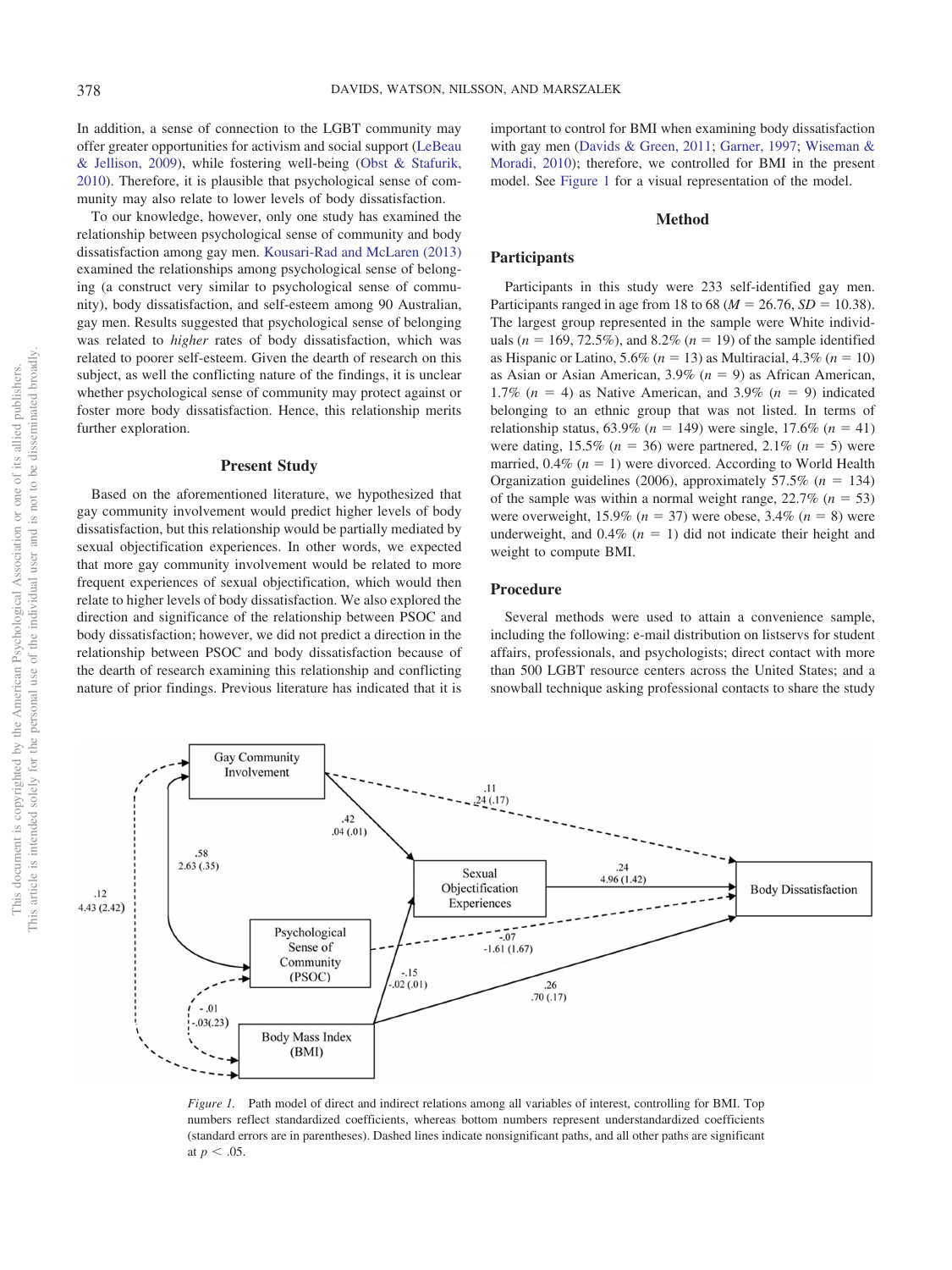request with others who were qualified to participate. As an incentive to forward the request to eligible participants, a \$100 donation prize was randomly awarded to an LGBT organization that forwarded our participation request; no requests were sent directly to potential participants without approval by the associated organization.

Approval was received by the Social Sciences Institutional Review Board of a Midwestern university to conduct data collection. Potential participants were informed that the study was investigating gay community involvement and well-being. Interested participants clicked a URL that presented an information script and the survey instruments. Participants were informed that they were able to stop at any time without penalty and consent was assumed if the participants continued to complete the survey. Forced itemresponse was used on all items on the survey. Participants were offered the opportunity to enter an email address (which was not linked to their responses) to have the chance of winning one of six \$25 gift certificates to the Internet retailer Amazon.com, whether or not they finished the survey.

#### **Measures**

**Demographic questionnaire.** The demographic questionnaire assessed self-reported age, ethnicity, gender, relationship status, height and weight, and sexual orientation. Sexual orientation, age, and gender were used to confirm that participants met the inclusion criteria of the study. Height and weight were used to calculate BMI [\(World Health Organization, 2006\)](#page-8-16).

**Body dissatisfaction.** The Body Shape Questionnaire-Shortened Version (BSQ-Shortened Version; [Evans & Dolan, 1993\)](#page-7-22) is a 16-item inventory that measures one's reported amount of body dissatisfaction. The scale was based on the original Body Shape Questionnaire (BSQ; [Cooper, Taylor, Cooper, & Fairbum, 1987\)](#page-6-5). Items are measured on a six-point scale ranging from 1 (*never*) to 6 (*always*), and assess the frequency of negative appraisals of one's body. Sample items include, "Have you worried about your flesh not being firm enough?" and "Have you felt ashamed of your body?" The composite score for the scale is the sum of all the item scores; higher scores represent more body dissatisfaction.

In the present study, two items were excluded (i.e., "Have you worried about your flesh being dimply?" and "Has worry about your shape made you feel you ought to exercise?") because of an administrative omission. Moreover, similar to previous researchers [\(Davids](#page-6-2) [& Green, 2011;](#page-6-2) [Russell & Keel, 2002\)](#page-8-17), the BSQ-Shortened Version was modified for the present study; the word "women" was replaced with the word "men" in the inventory. Given these changes, we conducted a principle axis factor (PAF) analysis to support the scale's validity. The PAF supported a single factor structure with 46.91% of the variance explained and factor coefficients ranging from 0.57 to 0.79. Validity has been supported by significant and positive relationships with disordered eating symptoms [\(Garner, Olmsted, Bohr, &](#page-7-23) [Garfinkel, 1982;](#page-7-23) [Russell & Keel, 2002;](#page-8-17) [Thelen, Farmer, Wonderlich,](#page-8-18) [& Smith, 1991\)](#page-8-18). Previous research studies utilizing the BSQ-Shortened Version have reported Cronbach's alpha as .92 [\(Davids &](#page-6-2) [Green, 2011\)](#page-6-2) and .96 [\(Russell & Keel, 2002\)](#page-8-17) for gay men. Cronbach's alpha for the present study was .92.

**Sexual objectification experiences.** The Sexual Objectification Experiences scale (SOE; [Wiseman & Moradi, 2010\)](#page-8-4) is a 17-item inventory that assesses the frequency of objectification experiences encountered by sexual minority men over the past year. Sample items include "Heard someone make evaluative or judging comments about my weight or body shape," and "Had my romantic partner (current or former) 'check out' other men in my presence, in a way that was offensive or hurtful to me." To score the inventory, items are averaged and higher scores indicate higher levels of sexual objectification experiences. Instrument validity was supported via positive relationships with the internalization of sociocultural standards of appearance, body surveillance, and body shame [\(Wiseman & Moradi, 2010\)](#page-8-4). Reliability has been supported by consistent responses ( $\alpha = .91$ ; [Wiseman & Moradi, 2010\)](#page-8-4); Cronbach's alpha for the present study was .90.

**Gay community involvement.** We developed the Gay Community Participation Scale (GCPS) for this study. In doing so, we drew upon findings from prior studies to develop a list of different components of gay community involvement, such as engaging in common activities related to the gay community and utilizing common gay-affirming spaces (e.g., attending Pride events, using LGBT resource centers, and participating in LGBT advocacy in one's community; [Drummond, 2005;](#page-6-6) [Duggan & McCreary, 2004;](#page-7-3) [Duncan, 2007;](#page-7-24) [LeBeau & Jellison, 2009;](#page-7-20) [Tiggemann et al., 2007\)](#page-8-6). Next, we identified 13 possible scale items reflecting the aforementioned components. Four men who identified as gay examined the face validity of the items and provided feedback regarding perceived strengths, limitations, and possible additional items. Items were rated on a five-point scale ranging from 1 (*never*) to 5 (*always*); items were summed to achieve a total score, with higher scores indicating greater gay community involvement. Sample items included, "I spend time in gay friendly places," and "I attend pride events when they occur."

A PAF was conducted with an oblique rotation on the 13 items. The Kaiser-Meyer-Olkin measure verified the sampling adequacy for the analysis,  $KMO = .81$ , and was considered good [\(Field,](#page-7-25) [2009\)](#page-7-25). Bartlett's test of sphericity,  $\chi^2(36) = 743.39$ ,  $p < .001$ , suggested that the correlations between items were sufficiently large for PAF. We utilized four criteria to determine the number of factors for the final solution: (a) eigenvalues greater than 1; (b) scree tests; (c) factors explaining at least 5% of the variance; and (d) interpretability of the factors [\(Tabachnick & Fidell, 2007\)](#page-8-19). Factor coefficients needed to be at least 0.32, and the maximum acceptable cross-loading was 0.32 [\(Tabachnick & Fidell, 2007\)](#page-8-19). Each factor needed at least four items, with at least four factor coefficients greater than 0.40 [\(Guadagnoli & Velicer, 1988;](#page-7-26) [Ve](#page-8-20)[licer, Peacock, & Jackson, 1982\)](#page-8-20). The original PAF produced a four-factor solution, explaining 46.06% of the variance. However, given the aforementioned criteria, it appeared that a one-factor solution with nine items was the most stable solution. This final solution, with a total of 9 items, explained 36.36% of the variance in gay community involvement, with factor coefficients ranging from 0.47 to 0.70. As additional evidence of validity, this measure was positively correlated with psychological sense of community,  $r = .57$ ,  $p < .001$ . Cronbach's alpha was .83 (compared with .81) for the 13 items).

**Psychological sense of community.** The Component Measures of Psychological Sense of Community scale (PSOC; [Proe](#page-8-10)[scholdbell et al., 2006\)](#page-8-10) is a 17-item inventory that measures PSOC and was originally validated with a group of gay men. A five-point scale is used in the study with a variety of anchor terms, such as "*none*" to "*all*," and "*not at all well*" to "*extremely well*." [Proe-](#page-8-10)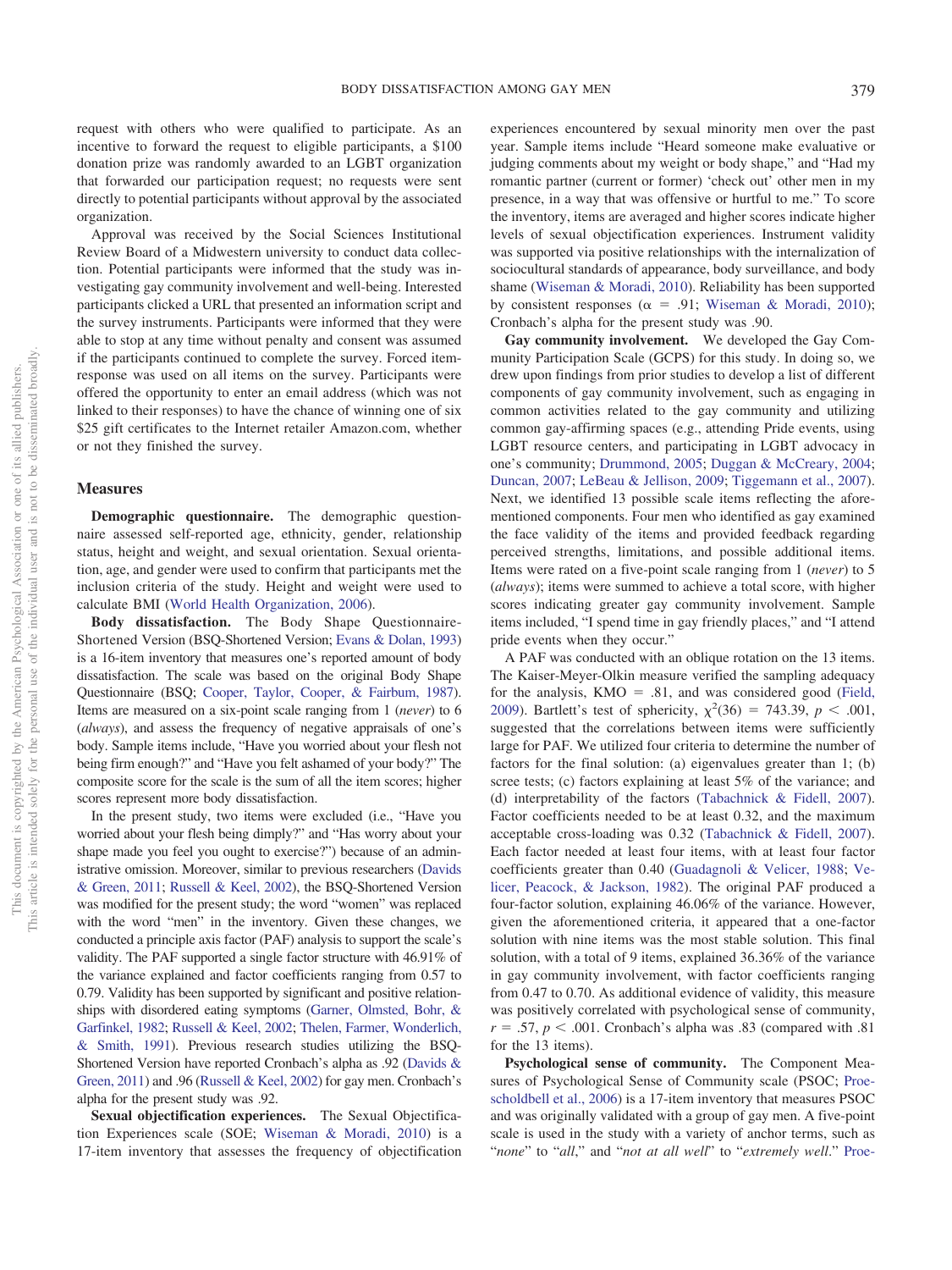[scholdbell and colleagues \(2006\)](#page-8-10) observed a three-factor solution composing the PSOC construct (fulfillment of needs and belonging, shared emotional connection, and influence); however, a global score may also be calculated, which was the method used in this study. To compute the global score, the three component scores must be summed and divided by three. To score a single component, items from that component must be averaged. Sample items include, "How much do you care about how gay men think of your actions?," and, "In general, how thoughtful are gay men toward each other?" The multicomponent PSOC measure was significantly and positively correlated with theoretically relevant variables, including group success, shared experiences, and personal investment [\(Proescholdbell et al., 2006\)](#page-8-10). The authors reported good internal reliability for the scale; Cronbach's alpha was .82 for influence, .85 for shared emotional connection, and .87 for fulfillment of needs/ belonging. For the present study, Cronbach's alpha was .90 for the global score.

## **Results**

#### **Preliminary Analyses**

Data were initially screened to remove participants who did not meet inclusion criteria, which included identifying as male, gay (data were accepted from other sexual minority groups but not used is this study), over the age of 18. A total of 107 cases were removed from the original dataset for either not meeting the criteria or prematurely ending the study. No cases had missing data at the item-level as a result of forced item-response. Following this, univariate (i.e., |3.00| *SD* from the mean) and multivariate outliers (i.e., Mahalanobis distance values greater than 20.00) for all variables were observed and extreme cases were removed. Linearity of all predictors on the outcome variable was observed through the use of scatter plots. Normality of residuals, homoscedasticity, autocorrelation, and multicollinearity were within acceptable ranges, consistent with the recommendations by [Field](#page-7-25) [\(2009\).](#page-7-25) Histograms were examined to check for normality of the variables and the distributions of GCIS, BSQ, SOE and PSOC were within reasonable bounds for normality. Finally, no model estimation concerns were noted.

We were also interested in seeing whether BMI was related to the variables of interest. Results suggested that BMI was positively correlated with body dissatisfaction,  $r = .25$ ,  $p < .001$ , and therefore we controlled for the effects of this variable the path analysis. See [Table 1](#page-4-0) for information on means, *SD*s, ranges, and correlations. Results demonstrated that gay community involvement was positively correlated with psychological sense of community, sexual objectification experiences, and body dissatisfaction. Psychological sense of community was positively correlated with sexual objectification experiences, and sexual objectification experiences were positively correlated with body dissatisfaction.

#### **Path Analysis**

To conduct the path analysis and estimate parameters, we utilized Amos v.22.0.0. [Kline \(2005\)](#page-7-27) recommended utilizing four fit indices when determining model fit: a comparative fit index (CFI) greater than .95, root mean square error of approximation (RMSEA) less than .08, standardized root-mean-square residual (SRMR) less than .05,

### <span id="page-4-0"></span>Table 1

*Means, Standard Deviations, Correlations, and Cronbach's Alpha Coefficients (* $N = 233$ *)* 

| Scale   | M     | SD    | Possible<br>range |          |        |          |         |
|---------|-------|-------|-------------------|----------|--------|----------|---------|
| 1. GCPS | 23.96 | 6.91  | $9 - 4.5$         |          |        |          |         |
| 2. PSOC | 3.02  | .66   | $1 - 5$           | $.58***$ |        |          |         |
| 3. SOE  | 2.12  | .70   | $1 - 6$           | $.42***$ | $.21*$ |          |         |
| 4. BSO  | 35.88 | 14.80 | $14 - 84$         | $.18*$   | .05    | $.28***$ |         |
| 5. BMI  | 24.91 | 5.37  |                   | .12      | $-.01$ | $-.10$   | $25***$ |

*Note*. Coefficients below diagonal represent correlations. GCPS = Gay Community Participation Scale;  $PSOC$  = The Component Measures of Psychological Sense of Community Scale;  $SOE =$  Sexual Objectification Experiences Questionnaire;  $BSQ = Body Shape$  Questionnaire;  $BMI = body$  mass index.

 $p < .05.$  \*  $p < .001$ .

and nonsignificant chi-square values. Results suggested that the proposed model, while controlling for BMI, demonstrated excellent fit:  $\chi^2(1) = 0.67, p = .41; CFI = 1.00; RMSEA = .00 (90\% CI = .00)$ to .16); SRMR = .01. All paths were significant and in the expected directions, except for the path from gay community involvement to body dissatisfaction, and the path from psychological sense of community to body dissatisfaction; also, the correlations between BMI and psychological sense of community, and between BMI and gay community involvement, were nonsignificant. An examination of modification indices demonstrated that no additional paths would significantly improve model fit.

The model accounted for 19% of the variance in sexual objectification experiences and 14% of the variance in body dissatisfaction, a moderate effect size [\(Cohen, 1988\)](#page-6-7). In interpreting effect sizes, we relied on [Cohen's \(1988\)](#page-6-7) guidelines to interpret small (.10), medium (.30), and large (.50) effect sizes. Results suggested a large standardized effect for the relationship between psychological sense of community and gay community involvement ( $\beta = .58$ ), a moderately large effect for the relationship between gay community involvement and sexual objectification experiences ( $\beta$  = .42), and a small to moderate relationship between sexual objectification experiences and body dissatisfaction ( $\beta$  = .24). See [Figure 1](#page-2-0) for standardized and unstandardized path coefficients, as well as standard errors.

We also hypothesized that sexual objectification experiences would partially mediate the relationship between gay community involvement and body dissatisfaction. To more formally estimate this indirect effect, we conducted 1,000 bias-corrected and accelerated bootstrapped samples to produce a 95% confidence interval; if the confidence interval includes zero then the indirect effect is nonsignificant [\(Kline, 2005\)](#page-7-27). Results suggested that sexual objectification experiences significantly and positively mediated the relationship between gay community involvement and body dissatisfaction:  $\beta = .10, b =$ .22, 95% CI = .08 to .17,  $p = .002$ . Given the nonsignificant path between gay community involvement and body dissatisfaction, this indirect effect represents full mediation.

#### **Discussion**

Results from this study revealed the nature of the relationships among gay community involvement, psychological sense of community, sexual objectification experiences, and body dissatisfaction in a sample of gay men. Specifically, results from this study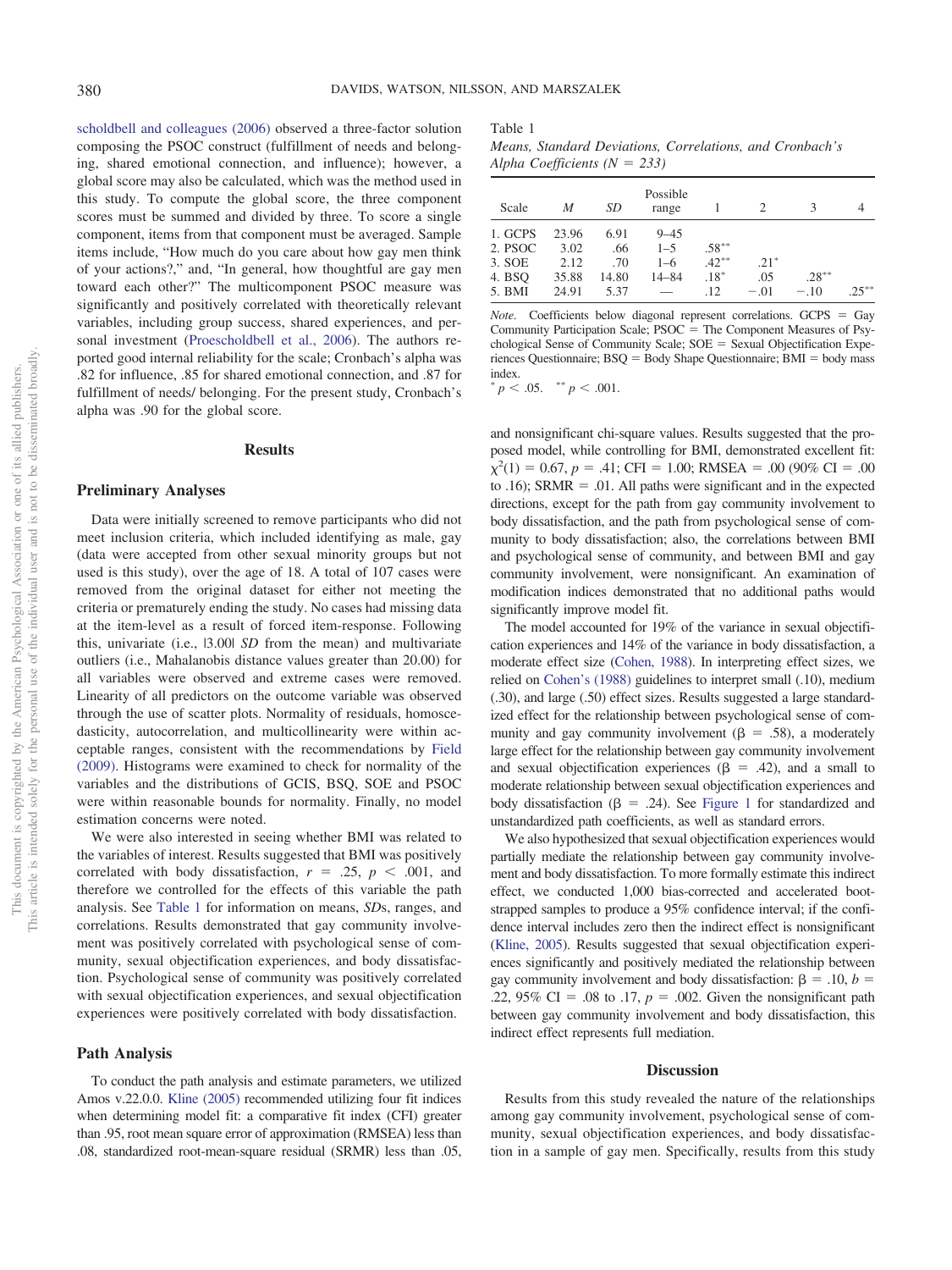revealed that sexual objectification experiences fully mediated the relationship between gay community involvement and body dissatisfaction. Of note, the relationship between gay community involvement and body dissatisfaction was significant and positive at the bivariate level; however, the effect size was small,  $r = .18$ ,  $p < .05$ . This suggests that the relationship between gay community involvement and body dissatisfaction becomes nonsignificant when accounting for sexual objectification experiences (i.e., full mediation). These findings lend credence to the notion that involvement in the gay community affords greater opportunities for sexual objectification [\(Siever, 1994;](#page-8-5) [Kousari-Rad & McLaren,](#page-7-6) [2013;](#page-7-6) [Yelland & Tiggemann, 2003\)](#page-8-21), which is related to higher levels of body image concerns among gay men [\(Martins et al.,](#page-7-10) [2007;](#page-7-10) [Watson & Dispenza, 2015;](#page-8-3) [Wiseman & Moradi, 2010\)](#page-8-4).

Despite these findings, we caution readers against pathologizing the gay community and assuming that involvement in and connection to it is rife with harm. This is especially important given the noted psychological benefits of feeling connected to the gay community [\(Feldman & Meyer, 2007;](#page-7-13) [Frost & Meyer, 2012\)](#page-7-7). Furthermore, it is important to not attribute responsibility only to gay men for acts of sexual objectification that occur in society, as many heterosexual men routinely objectify women as well [\(Siever, 1994;](#page-8-5) [Yelland & Tiggemann, 2003\)](#page-8-21). Rather, one must consider how oppressive social experiences may give rise to sexual objectification in sexual minority communities [\(Engeln-Maddox et al., 2011\)](#page-7-9). For example, [Watson and Dispenza \(2014\)](#page-8-22) noted that the expression of same-sex attraction was/is stigmatized in society. Thus, sexual objectification, although having harmful consequences, may be a way that sexual minority men feel empowered to reclaim their freedom of expression. For mental health providers working with gay men, it may be beneficial to help them locate these experiences within a heterosexist sociocultural context, to better distinguish between sexual liberation and sexual objectification [\(Gill, 2012;](#page-7-28) [Watson & Dispenza, 2014\)](#page-8-22).

In addition, although gay men have been found to have higher levels of body dissatisfaction than heterosexual men [\(Engeln-](#page-7-9)[Maddox et al., 2011;](#page-7-9) [Martins et al., 2007;](#page-7-10) [Michaels, Parent, &](#page-8-23) [Moradi, 2013;](#page-8-23) [Morrison, Morrison, & Sager, 2004;](#page-8-24) [Tiggemann et](#page-8-6) [al., 2007\)](#page-8-6), it is important not to assume that all gay men are excessively focused on their appearance. [Kane \(2010\)](#page-7-29) argued that many studies revealing body image and eating disturbances among gay men are flawed by methodological concerns (e.g., combining gay and bisexual populations, recruiting from clinical samples), perhaps artificially inflating the high prevalence rates ascribed to gay men. Moreover, it is important to keep in mind that there is not *a* unilateral gay community that endorses a particular body type. For example, gay men who identify as "bears" reject the mesomorphic ideal in favor of a larger body type [\(Gough & Flanders,](#page-7-30) [2009;](#page-7-30) [Moskowitz et al., 2013\)](#page-8-7). Furthermore, gay men are not uncritical consumers of popular culture [\(Duggan & McCreary,](#page-7-3) [2004;](#page-7-3) [Leit et al., 2001\)](#page-7-1). In fact, qualitative studies reveal how gay men dismantle and resist popular stereotypes and imperatives regarding body image [\(Duncan, 2007,](#page-7-24) [2010\)](#page-7-31).

It is also important to consider the various meanings that the body may have in the gay community [\(Drummond, 2005\)](#page-6-6). For example, [Halkitis, Green, and Wilton \(2004\)](#page-7-32) explained that possessing a muscular appearance became increasingly important for many gay men after the sudden rise of the HIV epidemic. Possessing a lean and muscular body type may be a way that gay men

avoid stigma, appear healthy, and express their masculinity in a heterosexist context [\(Duncan, 2007;](#page-7-24) [Halkitis et al., 2004;](#page-7-32) [Kimmel](#page-7-33) [& Mahalik, 2005;](#page-7-33) [Watson & Dispenza, 2014\)](#page-8-22). Hence, although sexual objectification experiences mediated the relationship between gay community involvement and body dissatisfaction in our study, it is important to keep in mind how oppressive experiences may have shaped these results.

Although gay community involvement and psychological sense of community were positively and significantly correlated, psychological sense of community was not related to body dissatisfaction among gay men in this sample. This finding lends support to prior research, which has found that a sense of connection and belonging to the gay community may protect against harmful psychosocial outcomes [\(Feldman & Meyer, 2007;](#page-7-13) [Frost & Meyer,](#page-7-7) [2012;](#page-7-7) [Herek & Glunt, 1995;](#page-7-19) [Kertzner et al., 2009;](#page-7-18) [Ramirez-Valles](#page-8-11) [et al., 2005\)](#page-8-11). In fact, our nonsignificant findings contrast other research that has found that psychological sense of belonging (a construct similar to psychological sense of community) is related to higher levels of body dissatisfaction [\(Kousari-Rad & McLaren,](#page-7-6) [2013\)](#page-7-6). Given the conflicting nature of these findings, there is a need to further understand the role of psychological sense of community in gay men's body image and eating concerns; we encourage further research in this area.

Furthermore, in examining psychological sense of community in conjunction with gay community involvement, we were better able to differentiate between these two constructs as they relate to gay men's body dissatisfaction. Indeed, scholars have cautioned against combining gay community involvement with the psychological sense of community [\(Ashmore et al., 2004;](#page-6-4) [Frost & Meyer, 2012\)](#page-7-7). Our findings suggest that involvement in the gay community is distinct from psychological sense of community, and that psychological sense of community was unrelated to body dissatisfaction.

## **Strengths, Limitations, and Future Research**

Findings revealed the important mediating role of sexual objectification experiences in the relationship between gay community involvement and body dissatisfaction. The lack of consistent findings between gay community involvement and body dissatisfaction may be attributable to important mediating or moderating variables, and sexual objectification is only one potential mediating variable. For example, understanding the ways in which coping mechanisms may mediate or moderate the aforementioned relationships may be especially important in helping gay men resist body image ideals that are difficult to achieve [\(Hatzenbuehler,](#page-7-34) [2009;](#page-7-34) [Szymanski & Owens, 2008\)](#page-8-25). Moreover, future research may wish to explore specific aspects of body dissatisfaction (e.g., body fat, height, muscle) that may be more salient for gay men [\(Blashill,](#page-6-8) [2010;](#page-6-8) [Blashill & Vander Wal, 2009\)](#page-6-9), as well as reasons why gay men may objectify one another. According to [Kozak and col](#page-7-11)[leagues \(2009\),](#page-7-11) "the way we view others is an extension of how we view ourselves" (p. 229). Thus, self-objectification (and perhaps the desire to have a particular appearance) may relate to the objectification of others. Also, it would be interesting to consider the relationship between the number of years in which someone has been "out" and their level of gay community participation, as a greater amount of time in which someone is exposed to sociocultural messages of appearance may also be predictive of greater engagement in the objectification of self and others.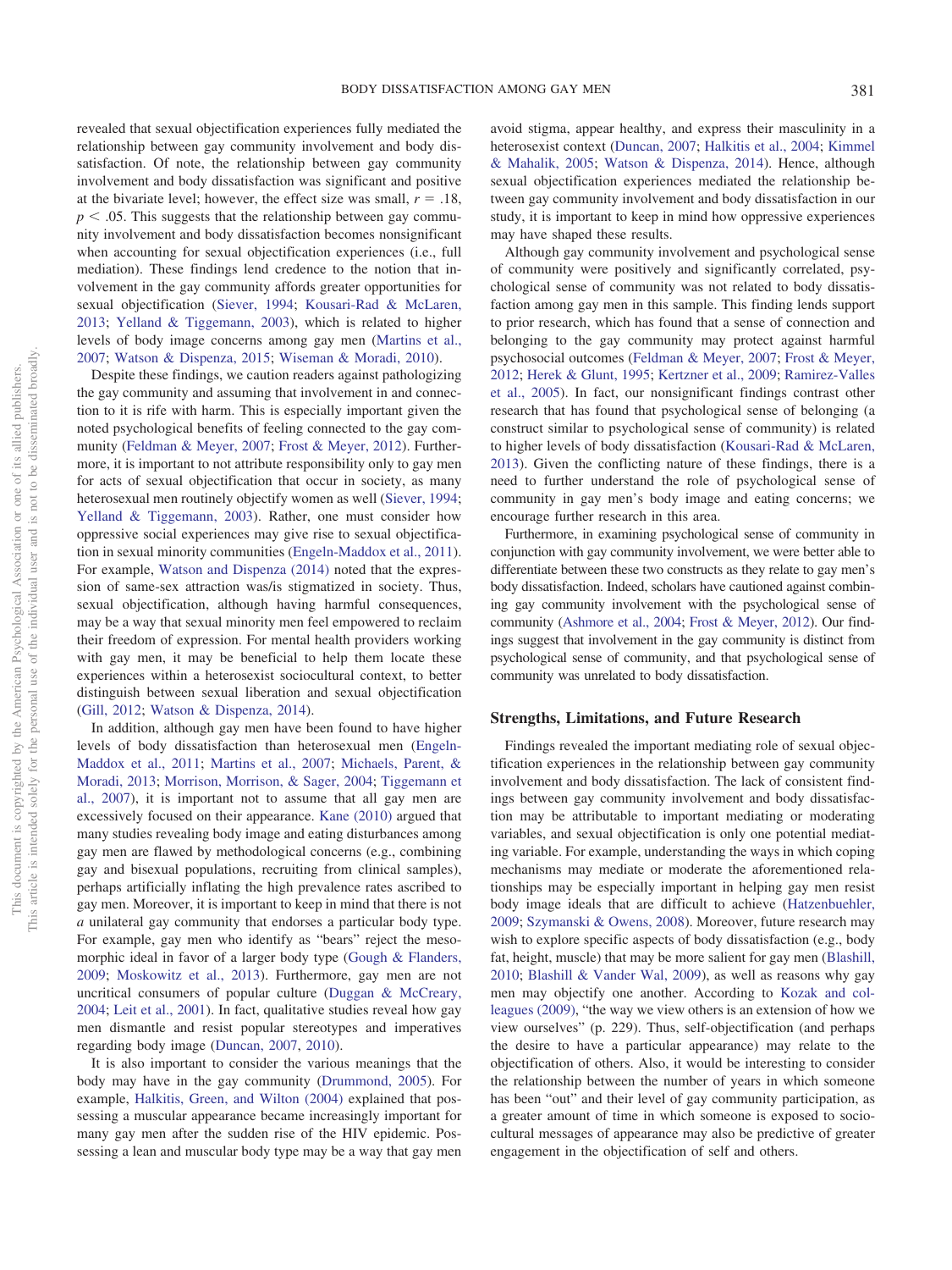This study developed a new measure to assess gay community involvement. Prior studies neglected to include ways that gay men may participate in their communities, such as advocacy and attending pride-related events [\(Davids & Green, 2011;](#page-6-2) [Doyle &](#page-6-3) [Engeln, 2014;](#page-6-3) [Tiggemann et al., 2007\)](#page-8-6). Thus, this study utilized a more comprehensive measure of gay community involvement, and provided preliminary evidence of its psychometric properties.

Despite this study's strengths, there were also limitations. Participants in this study were primarily White. It is important to keep in mind the ways in which race, age, nationality, ability status, and other demographic variables may shape gay men's experiences. Specific to race, [Han \(2007\)](#page-7-35) suggested that racial minorities experience exclusion in the gay community which has harmful effects and several studies demonstrate this. For example, Black, gay men may experience marginalization from both their ethnic and gay communities [\(Meyer & Ouellette, 2009\)](#page-7-36). A study of Southeast Asian men in Australia also found that the participants experienced marginalization and invisibility from the gay community that is predominantly White and middle-class [\(Ridge, Hee, &](#page-8-26) [Minichiello, 1999\)](#page-8-26). Future research that purposively samples diverse populations is warranted to better understand how intersections in identity relate to body image disturbances. In a similar vein, this study considers gay community involvement without measuring the extent at which internalized homophobia affects one's connection to the gay community. In this way, future research examining the relationship between gay community involvement and body dissatisfaction of gay men could be enriched by examining minority stress.

Consistent with prior body image–focused studies of gay men, this study conceptualized the gay community as a broad social system. However, there are researchers who have also demonstrated the importance of understanding the unique experiences of certain groups within the gay community (e.g., "bears"; [Moskowitz et al., 2013\)](#page-8-7). Future studies that explore body dissatisfaction or satisfaction among certain groups within the gay community are needed.

As an additional consideration, data collection involved contacting participants through naturally occurring communities (e.g., LGBT online communities), which may have resulted in a ceiling effect for the present study (meaning that there were likely very few participants who were completely uninvolved with the gay community). Thus, future research is needed that actively seeks out members of the gay community who may feel less connected and integrated. However, it is also important to keep in mind that Internet recruitment may be especially useful to reach populations that tend to be less visible in society [\(Riggle, Rostosky, & Reedy, 2005\)](#page-8-27). Finally, although we believe the GCPS was an improved scale to measure frequency of gay community participation, additional validation of the scale is needed to yield greater credence to its use.

## **Clinical Implications**

The findings suggest that clinicians should assess level of gay community involvement and experiences of objectification when working with gay male clients who present with body image disturbances. However, we encourage clinicians to take a balanced approach when working with gay clients; helping them to understand both the benefits of community involvement as well as the potential negative effects of sexual objectification may be helpful. Given the nonsignificant relationship between psychological sense

of community and body dissatisfaction, clinicians may wish to encourage their clients to develop a greater sense of belonging with and connection to the gay community (as opposed to merely participating in behavioral events). Activities such as attending pride-related events and engaging in advocacy pursuits may foster a sense of psychological connectedness and interdependence with members of the gay community [\(LeBeau & Jellison, 2009\)](#page-7-20). However, it is also important for mental health providers to attend to factors that may make connection with the gay community difficult for some clients (e.g., internalized homophobia, feelings of marginalization) when working with gay clients.

Psychoeducation related to how heterosexism may have fostered sexual objectification and appearance ideals in the gay community may also be useful. Doing so can aid clients in challenging sociocultural messages that equate appearance with self-worth, by using interventions that challenge and restructure the interpretation of these messages. For clients with a high level of gay community participation, clinicians may want to explore the degree to which these clients receive and engage in sexual objectification. Clinicians should process the meaning behind objectifying others, as well as how the client internalizes these objectification experiences into his sense of self.

## **References**

- <span id="page-6-4"></span>Ashmore, R. D., Deaux, K., & McLaughlin-Volpe, T. (2004). An organizing framework for collective identity: Articulation and significance of multidimensionality. *Psychological Bulletin, 130,* 80 –114. [http://dx.doi](http://dx.doi.org/10.1037/0033-2909.130.1.80) [.org/10.1037/0033-2909.130.1.80](http://dx.doi.org/10.1037/0033-2909.130.1.80)
- <span id="page-6-0"></span>Barlett, C. P., Vowels, C. L., & Saucier, D. A. (2008). Meta-analysis of the effects of media images on men's body-image concerns. *Journal of Social and Clinical Psychology, 27,* 279 –310. [http://dx.doi.org/10.1521/](http://dx.doi.org/10.1521/jscp.2008.27.3.279) [jscp.2008.27.3.279](http://dx.doi.org/10.1521/jscp.2008.27.3.279)
- <span id="page-6-1"></span>Beren, S. E., Hayden, H. A., Wilfley, D. E., & Grilo, C. M. (1996). The influence of sexual orientation on body dissatisfaction in adult men and women. *International Journal of Eating Disorders, 20,* 135–141. [http://](http://dx.doi.org/10.1002/%28SICI%291098-108X%28199609%2920:2%3C135::AID-EAT3%3E3.0.CO;2-H) [dx.doi.org/10.1002/\(SICI\)1098-108X\(199609\)20:2](http://dx.doi.org/10.1002/%28SICI%291098-108X%28199609%2920:2%3C135::AID-EAT3%3E3.0.CO;2-H)<135::AID-EAT3[3.0.CO;2-H](http://dx.doi.org/10.1002/%28SICI%291098-108X%28199609%2920:2%3C135::AID-EAT3%3E3.0.CO;2-H)
- <span id="page-6-8"></span>Blashill, A. J. (2010). Elements of male body image: Prediction of depression, eating pathology and social sensitivity among gay men. *Body Image, 7,* 310 –316. <http://dx.doi.org/10.1016/j.bodyim.2010.07.006>
- <span id="page-6-9"></span>Blashill, A. J., & Vander Wal, J. S. (2009). Mediation of gender role conflict and eating pathology in gay men. *Psychology of Men & Masculinity, 10,* 204 –217. <http://dx.doi.org/10.1037/a0016000>
- <span id="page-6-7"></span>Cohen, J. (1988). *Statistical power analysis for the behavioral sciences* (2nd ed.). Hillsdale, NJ: Erlbaum.
- <span id="page-6-5"></span>Cooper, P. J., Taylor, M. J., Cooper, Z., & Fairbum, C. G. (1987). The development and validation of the Body Shape Questionnaire. *International Journal of Eating Disorders, 6,* 485– 494. [http://dx.doi.org/](http://dx.doi.org/10.1002/1098-108X%28198707%296:4%3C485::AID-EAT2260060405%3E3.0.CO;2-O) [10.1002/1098-108X\(198707\)6:4](http://dx.doi.org/10.1002/1098-108X%28198707%296:4%3C485::AID-EAT2260060405%3E3.0.CO;2-O)<485::AID-EAT2260060405>3.0 [.CO;2-O](http://dx.doi.org/10.1002/1098-108X%28198707%296:4%3C485::AID-EAT2260060405%3E3.0.CO;2-O)
- <span id="page-6-2"></span>Davids, C. M., & Green, M. A. (2011). A preliminary investigation of body dissatisfaction and eating disorder symptomatology with bisexual individuals. *Sex Roles, 65,* 533–547. [http://dx.doi.org/10.1007/s11199-011-](http://dx.doi.org/10.1007/s11199-011-9963-y) [9963-y](http://dx.doi.org/10.1007/s11199-011-9963-y)
- <span id="page-6-3"></span>Doyle, D. M., & Engeln, R. (2014). Body size moderates the association between gay community identification and body image disturbances. *Psychology of Sexual Orientation and Gender Diversity, 1,* 279 –284. <http://dx.doi.org/10.1037/sgd0000049>
- <span id="page-6-6"></span>Drummond, M. J. N. (2005). Men's bodies: Listening to the voices of young gay men. *Men and Masculinities, 7,* 270 –290. [http://dx.doi.org/](http://dx.doi.org/10.1177/1097184X04271357) [10.1177/1097184X04271357](http://dx.doi.org/10.1177/1097184X04271357)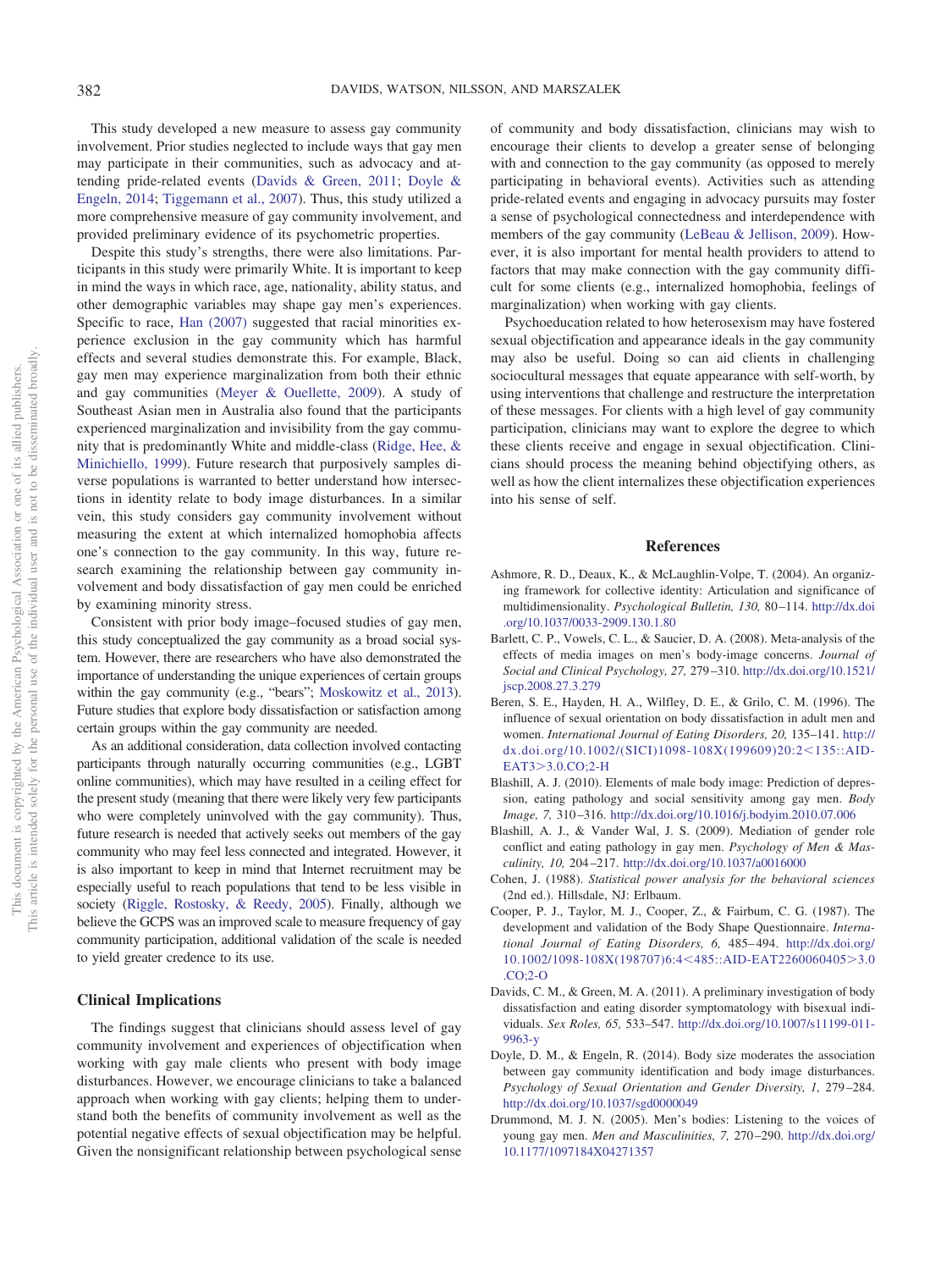- <span id="page-7-3"></span>Duggan, S. J., & McCreary, D. R. (2004). Body image, eating disorders, and the drive for muscularity in gay and heterosexual men: The influence of media images. *Journal of Homosexuality, 47,* 45–58. [http://dx](http://dx.doi.org/10.1300/J082v47n03_03) [.doi.org/10.1300/J082v47n03\\_03](http://dx.doi.org/10.1300/J082v47n03_03)
- <span id="page-7-24"></span>Duncan, D. (2007). Out of the closet and into the gym: Gay men and body image in Melbourne, Australia. *The Journal of Men's Studies, 15,* 331–346. <http://dx.doi.org/10.3149/jms.1503.331>
- <span id="page-7-31"></span>Duncan, D. (2010). Embodying the gay self: Body image, reflexivity and embodied identity. *Health Sociology Review, 19,* 437– 450. [http://dx.doi](http://dx.doi.org/10.5172/hesr.2010.19.4.437) [.org/10.5172/hesr.2010.19.4.437](http://dx.doi.org/10.5172/hesr.2010.19.4.437)
- <span id="page-7-9"></span>Engeln-Maddox, R., Miller, S. A., & Doyle, D. M. (2011). Tests of objectification theory in gay, lesbian, and heterosexual community samples: Mixed evidence for proposed pathways. *Sex Roles, 65,* 518 –532. <http://dx.doi.org/10.1007/s11199-011-9958-8>
- <span id="page-7-22"></span>Evans, C., & Dolan, B. (1993). Body Shape Questionnaire: Derivation of shortened "alternate forms". *International Journal of Eating Disorders, 13*, 315–321. [http://dx.doi.org/10.1002/1098-108X\(199304\)13:3](http://dx.doi.org/10.1002/1098-108X%28199304%2913:3%3C315::AID-EAT2260130310%3E3.0.CO;2-3)<315:: [AID-EAT2260130310](http://dx.doi.org/10.1002/1098-108X%28199304%2913:3%3C315::AID-EAT2260130310%3E3.0.CO;2-3)>3.0.CO;2-3
- <span id="page-7-13"></span>Feldman, M. B., & Meyer, I. H. (2007). Eating disorders in diverse lesbian, gay, and bisexual populations. *International Journal of Eating Disorders, 40,* 218 –226. <http://dx.doi.org/10.1002/eat.20360>
- <span id="page-7-25"></span>Field, A. (2009). *Discovering statistics using SPSS*. Thousand Oaks, CA: Sage.
- <span id="page-7-4"></span>Fredrickson, B. L., & Roberts, T.-A. (1997). Objectification theory: Toward understanding women's lived experiences and mental health risks. *Psychology of Women Quarterly, 21,* 173–206. [http://dx.doi.org/](http://dx.doi.org/10.1111/j.1471-6402.1997.tb00108.x) [10.1111/j.1471-6402.1997.tb00108.x](http://dx.doi.org/10.1111/j.1471-6402.1997.tb00108.x)
- <span id="page-7-7"></span>Frost, D. M., & Meyer, I. H. (2012). Measuring community connectedness among diverse sexual minority populations. *Journal of Sex Research, 49,* 36 – 49. <http://dx.doi.org/10.1080/00224499.2011.565427>
- <span id="page-7-21"></span>Garner, D. (1997). Survey says: Body image poll results. *Psychology Today, 31,* 30 – 87.
- <span id="page-7-23"></span>Garner, D. M., Olmsted, M. P., Bohr, Y., & Garfinkel, P. E. (1982). The eating attitudes test: Psychometric features and clinical correlates. *Psychological Medicine, 12,* 871– 878. [http://dx.doi.org/10.1017/](http://dx.doi.org/10.1017/S0033291700049163) [S0033291700049163](http://dx.doi.org/10.1017/S0033291700049163)
- <span id="page-7-28"></span>Gill, R. (2012). Media, empowerment and the 'sexualization of culture' debates. *Sex Roles, 66,* 736 –745. [http://dx.doi.org/10.1007/s11199-011-](http://dx.doi.org/10.1007/s11199-011-0107-1) [0107-1](http://dx.doi.org/10.1007/s11199-011-0107-1)
- <span id="page-7-0"></span>Goldfield, G. S., Blouin, A. G., & Woodside, D. B. (2006). Body image, binge eating, and bulimia nervosa in male bodybuilders. *The Canadian Journal of Psychiatry / La Revue canadienne de psychiatrie, 51,* 160 – 168.
- <span id="page-7-30"></span>Gough, B., & Flanders, G. (2009). Celebrating "obese" bodies: Gay "bears" talk about weight, body image, and health. *International Journal of Men's Health, 8,* 235–253. <http://dx.doi.org/10.3149/jmh.0803.235>
- <span id="page-7-26"></span>Guadagnoli, E., & Velicer, W. F. (1988). Relation of sample size to the stability of component patterns. *Psychological Bulletin, 103,* 265–275. <http://dx.doi.org/10.1037/0033-2909.103.2.265>
- <span id="page-7-32"></span>Halkitis, P. N., Green, K. A., & Wilton, L. (2004). Masculinity, body image, and sexual behavior in HIV-Seropositive gay men: A two-phase formative behavioral investigation using the internet. *International Journal of Men's Health, 3,* 27– 42. <http://dx.doi.org/10.3149/jmh.0301.27>
- <span id="page-7-35"></span>Han, C. S. (2007). They don't want to cruise your type: Gay men of color and the racial politics of exclusion. *Social Identities, 13, 51*–67. [http://](http://dx.doi.org/10.1080/13504630601163379) [dx.doi.org/10.1080/13504630601163379](http://dx.doi.org/10.1080/13504630601163379)
- <span id="page-7-2"></span>Hargreaves, D. A., & Tiggemann, M. (2009). Muscular ideal media images and men's body image: Social comparison processing and individual vulnerability. *Psychology of Men & Masculinity, 10,* 109 –119. [http://dx](http://dx.doi.org/10.1037/a0014691) [.doi.org/10.1037/a0014691](http://dx.doi.org/10.1037/a0014691)
- <span id="page-7-34"></span>Hatzenbuehler, M. L. (2009). How does sexual minority stigma "get under the skin"? A psychological mediation framework. *Psychological Bulletin, 135,* 707–730. <http://dx.doi.org/10.1037/a0016441>
- <span id="page-7-19"></span>Herek, G. M., & Glunt, E. K. (1995). Identity and community among gay and bisexual men in the AIDS era: Preliminary findings from the Sacramento Men's Health Study. In G. M. Herek & B. Greene (Eds.), *AIDS, identity, and community: The HIV epidemic and lesbians and gay men* (pp. 55– 84). Thousand Oaks, CA: Sage.
- <span id="page-7-5"></span>Herzog, D. B., Newman, K. L., & Warshaw, M. (1991). Body image dissatisfaction in homosexual and heterosexual males. *Journal of Nervous and Mental Disease, 179,* 356 –359. [http://dx.doi.org/10.1097/](http://dx.doi.org/10.1097/00005053-199106000-00009) [00005053-199106000-00009](http://dx.doi.org/10.1097/00005053-199106000-00009)
- <span id="page-7-12"></span>Hunt, C. J., Gonsalkorale, K., & Nosek, B. A. (2012). Links between psychosocial variables and body dissatisfaction in homosexual men: Differential relations with drive for muscularity and the drive for thinness. *International Journal of Men's Health, 11,* 127–136. [http://dx.doi](http://dx.doi.org/10.3149/jmh.1102.127) [.org/10.3149/jmh.1102.127](http://dx.doi.org/10.3149/jmh.1102.127)
- <span id="page-7-29"></span>Kane, G. D. (2010). Revisiting gay men's body image issues: Exposing the fault lines. *Review of General Psychology, 14,* 311–317. [http://dx.doi](http://dx.doi.org/10.1037/a0020982) [.org/10.1037/a0020982](http://dx.doi.org/10.1037/a0020982)
- <span id="page-7-18"></span>Kertzner, R. M., Meyer, I. H., Frost, D. M., & Stirratt, M. J. (2009). Social and psychological well-being in lesbians, gay men, and bisexuals: The effects of race, gender, age, and sexual identity. *American Journal of Orthopsychiatry, 79,* 500 –510. <http://dx.doi.org/10.1037/a0016848>
- <span id="page-7-33"></span>Kimmel, S. B., & Mahalik, J. R. (2005). Body image concerns of gay men: The roles of minority stress and conformity to masculine norms. *Journal of Consulting and Clinical Psychology, 73,* 1185–1190. [http://dx.doi](http://dx.doi.org/10.1037/0022006X.73.6.1185) [.org/10.1037/0022006X.73.6.1185](http://dx.doi.org/10.1037/0022006X.73.6.1185)
- <span id="page-7-27"></span>Kline, R. B. (2005). *Principles and practice of structural equation modeling*. New York, NY: Guilford Press.
- <span id="page-7-6"></span>Kousari-Rad, P., & McLaren, S. (2013). The relationships between sense of belonging to the gay community, body image dissatisfaction, and self-esteem among Australian gay men. *Journal of Homosexuality, 60,* 927–943. <http://dx.doi.org/10.1080/00918369.2013.774866>
- <span id="page-7-11"></span>Kozak, M., Frankenhauser, H., & Roberts, T. A. (2009). Objects of desire: Objectification as a function of male sexual orientation. *Psychology of Men & Masculinity, 10,* 225–230. <http://dx.doi.org/10.1037/a0016257>
- <span id="page-7-20"></span>LeBeau, R. T., & Jellison, W. A. (2009). Why get involved? Exploring gay and bisexual men's experience of the gay community. *Journal of Homosexuality, 56,* 56 –76. <http://dx.doi.org/10.1080/00918360802551522>
- <span id="page-7-1"></span>Leit, R. A., Pope, H. G., Jr., & Gray, J. J. (2001). Cultural expectations of muscularity in men: The evolution of playgirl centerfolds. *International Journal of Eating Disorders, 29,* 90 –93. [http://dx.doi.org/10.1002/1098-](http://dx.doi.org/10.1002/1098-108X%28200101%2929:1%3C90::AID-EAT15%3E3.0.CO;2-F) [108X\(200101\)29:1](http://dx.doi.org/10.1002/1098-108X%28200101%2929:1%3C90::AID-EAT15%3E3.0.CO;2-F)<90::AID-EAT15>3.0.CO;2-F
- <span id="page-7-8"></span>Levesque, M. J., & Vichesky, D. R. (2006). Raising the bar on the body beautiful: An analysis of the body image concerns of homosexual men. *Body Image, 3,* 45–55. <http://dx.doi.org/10.1016/j.bodyim.2005.10.007>
- <span id="page-7-14"></span>Lin, Y., & Israel, T. (2012). Development and validation of a psychological sense of LGBT community scale. *Journal of Community Psychology, 40,* 573–587. <http://dx.doi.org/10.1002/jcop.21483>
- <span id="page-7-10"></span>Martins, Y., Tiggemann, M., & Kirkbride, A. (2007). Those speedos become them: The role of self-objectification in gay and heterosexual men's body image. *Personality and Social Psychology Bulletin, 33,* 634 – 647. <http://dx.doi.org/10.1177/0146167206297403>
- <span id="page-7-15"></span>McMillan, D. W., & Chavis, D. M. (1986). Sense of community: A definition and theory. *Journal of Community Psychology, 14,* 6 –23. [http://dx.doi.org/](http://dx.doi.org/10.1002/1520-6629%28198601%2914:1%3C6::AID-JCOP2290140103%3E3.0.CO;2-I) [10.1002/1520-6629\(198601\)14:1](http://dx.doi.org/10.1002/1520-6629%28198601%2914:1%3C6::AID-JCOP2290140103%3E3.0.CO;2-I)<6::AID-JCOP2290140103>3.0.CO;2-I
- <span id="page-7-16"></span>Meyer, I. H. (1995). Minority stress and mental health in gay men. *Journal of Health and Social Behavior, 36,* 38 –56. [http://dx.doi.org/10.2307/](http://dx.doi.org/10.2307/2137286) [2137286](http://dx.doi.org/10.2307/2137286)
- <span id="page-7-17"></span>Meyer, I. H. (2003). Prejudice, social stress, and mental health in lesbian, gay, and bisexual populations: Conceptual issues and research evidence. *Psychological Bulletin, 129,* 674 – 697.
- <span id="page-7-36"></span>Meyer, I. H., & Ouellette, S. C. (2009). Unity and purpose at the intersections of racial/ethnic and sexual identities. In P. L. Hammack & B. J. Cohler (Eds.), *The story of sexual identity: Narrative perspectives on the gay and lesbian life course* (pp. 79 –106). New York, NY: Oxford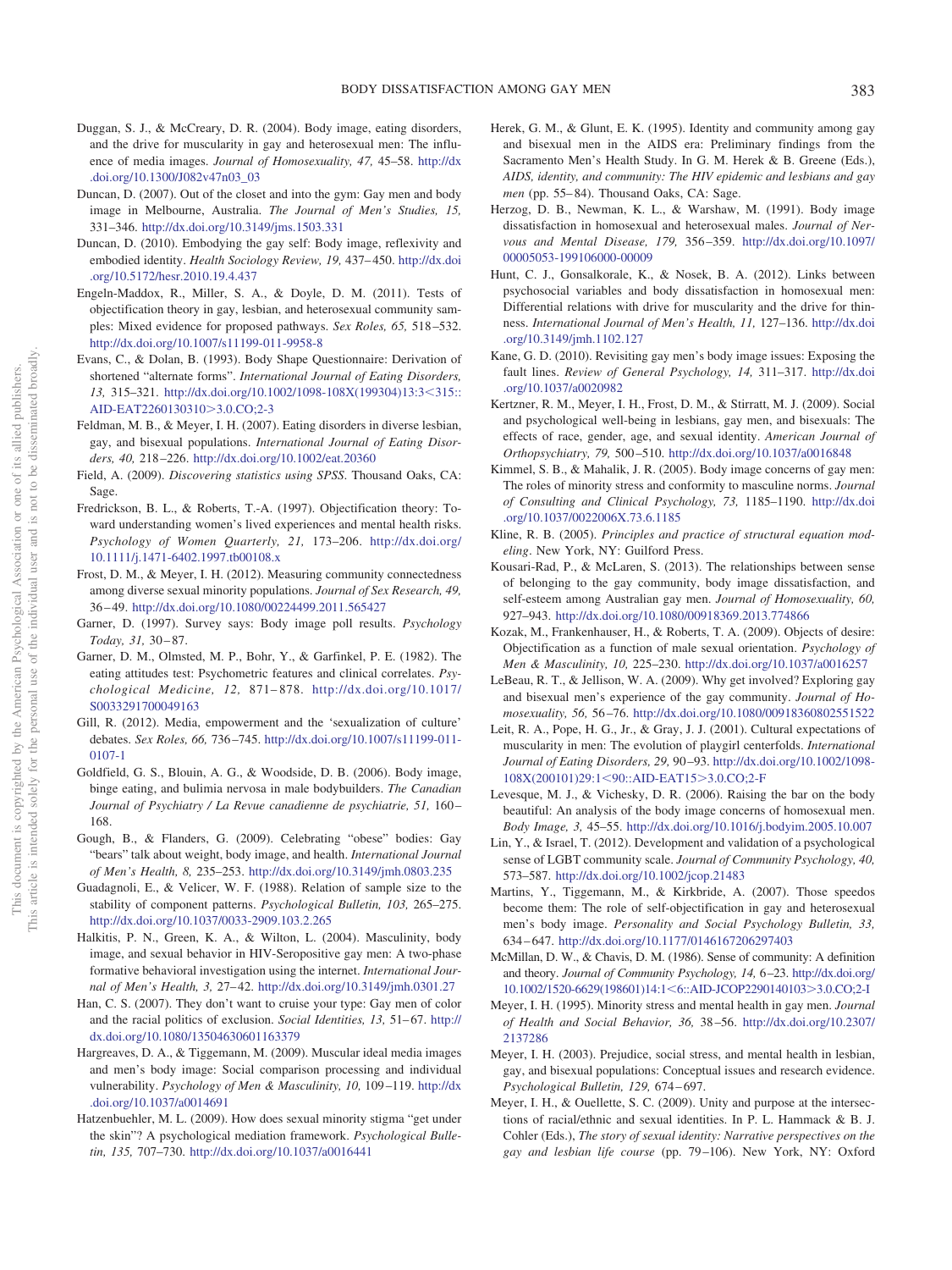University Press. [http://dx.doi.org/10.1093/acprof:oso/9780195326789](http://dx.doi.org/10.1093/acprof:oso/9780195326789.003.0004) [.003.0004](http://dx.doi.org/10.1093/acprof:oso/9780195326789.003.0004)

- <span id="page-8-23"></span>Michaels, M. S., Parent, M. C., & Moradi, B. (2013). Does exposure to muscularity-idealizing images have self-objectification consequences for heterosexual and sexual minority men? *Psychology of Men & Masculinity, 14,* 175–183. <http://dx.doi.org/10.1037/a0027259>
- <span id="page-8-8"></span>Moradi, B., & Huang, Y. P. (2008). Objectification theory and psychology of women: A decade of advances and future directions. *Psychology of Women Quarterly, 32,* 377–398. [http://dx.doi.org/10.1111/j.1471-6402](http://dx.doi.org/10.1111/j.1471-6402.2008.00452.x) [.2008.00452.x](http://dx.doi.org/10.1111/j.1471-6402.2008.00452.x)
- <span id="page-8-24"></span>Morrison, M. A., Morrison, T. G., & Sager, C. L. (2004). Does body satisfaction differ between gay men and lesbian women and heterosexual men and women? A meta-analytic review. *Body Image, 1,* 127–138. <http://dx.doi.org/10.1016/j.bodyim.2004.01.002>
- <span id="page-8-7"></span>Moskowitz, D. A., Turrubiates, J., Lozano, H., & Hajek, C. (2013). Physical, behavioral, and psychological traits of gay men identifying as bears. *Archives of Sexual Behavior, 42,* 775–784. [http://dx.doi.org/](http://dx.doi.org/10.1007/s10508-013-0095-z) [10.1007/s10508-013-0095-z](http://dx.doi.org/10.1007/s10508-013-0095-z)
- <span id="page-8-15"></span>Obst, P., & Stafurik, J. (2010). Online we are all able bodied: Online psychological sense of community and social support found through membership of disability-specific websites promotes well-being for people living with a physical disability. *Journal of Community & Applied Social Psychology, 20,* 525–531. <http://dx.doi.org/10.1002/casp.1067>
- <span id="page-8-1"></span>Pope, H. G., Jr., Gruber, A. J., Mangweth, B., Bureau, B., deCol, C., Jouvent, R., & Hudson, J. I. (2000). Body image perception among men in three countries. *The American Journal of Psychiatry, 157,* 1297–1301. <http://dx.doi.org/10.1176/appi.ajp.157.8.1297>
- <span id="page-8-10"></span>Proescholdbell, R. J., Roosa, M. W., & Nemeroff, C. J. (2006). Component measures of psychological sense of community among gay men. *Journal of Community Psychology, 34,* 9 –24. [http://dx.doi.org/10.1002/jcop](http://dx.doi.org/10.1002/jcop.20080) [.20080](http://dx.doi.org/10.1002/jcop.20080)
- <span id="page-8-14"></span>Ramirez-Valles, J., & Brown, A. U. (2003). Latinos' community involvement in HIV/AIDS: Organizational and individual perspectives on volunteering. *AIDS Education and Prevention, 15*(Suppl A), 90 –104. [http://](http://dx.doi.org/10.1521/aeap.15.1.5.90.23606) [dx.doi.org/10.1521/aeap.15.1.5.90.23606](http://dx.doi.org/10.1521/aeap.15.1.5.90.23606)
- <span id="page-8-11"></span>Ramirez-Valles, J., Fergus, S., Reisen, C. A., Poppen, P. J., & Zea, M. C. (2005). Confronting stigma: Community involvement and psychological well-being among HIV-positive Latino gay men. *Hispanic Journal of Behavioral Sciences, 27,* 101–119. [http://dx.doi.org/10.1177/](http://dx.doi.org/10.1177/0739986304270232) [0739986304270232](http://dx.doi.org/10.1177/0739986304270232)
- <span id="page-8-13"></span>Ramirez-Valles, J., Kuhns, L. M., Campbell, R. T., & Diaz, R. M. (2010). Social integration and health: Community involvement, stigmatized identities, and sexual risk in Latino sexual minorities. *Journal of Health and Social Behavior, 51,* 30 – 47. <http://dx.doi.org/10.1177/0022146509361176>
- <span id="page-8-26"></span>Ridge, D., Hee, A., & Minichiello, V. (1999). "Asian" men on the scene: Challenges to "gay communities." *Journal of Homosexuality, 36*(3-4), 43– 68. [http://dx.doi.org/10.1300/J082v36n03\\_03](http://dx.doi.org/10.1300/J082v36n03_03)
- <span id="page-8-27"></span>Riggle, E. D. B., Rostosky, S. S., & Reedy, C. S. (2005). Online surveys for BGLT research: Issues and techniques. *Journal of Homosexuality, 49,* 1–21. [http://dx.doi.org/10.1300/J082v49n02\\_01](http://dx.doi.org/10.1300/J082v49n02_01)
- <span id="page-8-2"></span>Rohlinger, D. A. (2002). Eroticizing men: Cultural influences on advertising and male objectification. *Sex Roles, 46,* 61–74. [http://dx.doi.org/](http://dx.doi.org/10.1023/A:1016575909173) [10.1023/A:1016575909173](http://dx.doi.org/10.1023/A:1016575909173)
- <span id="page-8-17"></span>Russell, C. J., & Keel, P. K. (2002). Homosexuality as a specific risk factor for eating disorders in men. *International Journal of Eating Disorders, 31,* 300 –306. <http://dx.doi.org/10.1002/eat.10036>
- <span id="page-8-9"></span>Sarason, S. B. (1974). *The psychological sense of community: Prospects for a community psychology* (Vol. XII). Oxford, England: Jossey-Bass.
- <span id="page-8-12"></span>Shilo, G., Antebi, N., & Mor, Z. (2015). Individual and community resilience factors among lesbian, gay, bisexual, queer, and questioning youth and adults in Israel. *American Journal of Community Psychology, 55,* 215–227. <http://dx.doi.org/10.1007/s10464-014-9693-8>
- <span id="page-8-5"></span>Siever, M. D. (1994). Sexual orientation and gender as factors in socioculturally acquired vulnerability to body dissatisfaction and eating disorders. *Journal of Consulting and Clinical Psychology, 62,* 252–260. <http://dx.doi.org/10.1037/0022-006X.62.2.252>
- <span id="page-8-0"></span>Smolak, L. (2006). Body image. In C. D. Worell & C. D. Goodheart (Eds.), *Handbook of girls' and women's psychological health: Gender and well-being across the lifespan* (pp. 69 –76). New York, NY: Oxford University Press.
- <span id="page-8-25"></span>Szymanski, D. M., & Owens, G. P. (2008). Do coping styles moderate or mediate the relationship between internalized heterosexism and sexual minority women's psychological distress. *Psychology of Women Quarterly, 32,* 95–104. <http://dx.doi.org/10.1111/j.1471-6402.2007.00410.x>
- <span id="page-8-19"></span>Tabachnick, B. G., & Fidell, L. S. (2007). *Using multivariate statistics* (5th ed.). Boston, MA: Allyn & Bacon.
- <span id="page-8-18"></span>Thelen, M. H., Farmer, J., Wonderlich, S., & Smith, M. (1991). A revision of the Bulimia Test: The BULIT–R. *Psychological Assessment: A Journal of Consulting and Clinical Psychology, 3,* 119 –124. [http://dx.doi](http://dx.doi.org/10.1037/1040-3590.3.1.119) [.org/10.1037/1040-3590.3.1.119](http://dx.doi.org/10.1037/1040-3590.3.1.119)
- <span id="page-8-6"></span>Tiggemann, M., Martins, Y., & Kirkbride, A. (2007). Oh to be lean and muscular: Body image ideals in gay and heterosexual men. *Psychology of Men & Masculinity, 8,* 15–24. [http://dx.doi.org/10.1037/1524-9220.8](http://dx.doi.org/10.1037/1524-9220.8.1.15) [.1.15](http://dx.doi.org/10.1037/1524-9220.8.1.15)
- <span id="page-8-20"></span>Velicer, W. F., Peacock, A. C., & Jackson, D. N. (1982). A comparison Of component and factor patterns: A Monte Carlo approach. *Multivariate Behavioral Research, 17,* 371–388. [http://dx.doi.org/10.1207/](http://dx.doi.org/10.1207/s15327906mbr1703_5) [s15327906mbr1703\\_5](http://dx.doi.org/10.1207/s15327906mbr1703_5)
- <span id="page-8-22"></span>Watson, L. B., & Dispenza, F. (2014). Experiences of objectification and sexual risk behaviors among sexual minority men. *Psychology of Sexual Orientation and Gender Diversity, 1,* 40 –50. [http://dx.doi.org/10.1037/](http://dx.doi.org/10.1037/0000014) [0000014](http://dx.doi.org/10.1037/0000014)
- <span id="page-8-3"></span>Watson, L. B., & Dispenza, F. (2015). The relationships among masculine appearance norm violations, childhood harassment for gender nonconformity, and body image concerns among sexual minority men. *Journal of Gay & Lesbian Mental Health, 19,* 145–164. [http://dx.doi.org/](http://dx.doi.org/10.1080/19359705.2014.993229) [10.1080/19359705.2014.993229](http://dx.doi.org/10.1080/19359705.2014.993229)
- <span id="page-8-4"></span>Wiseman, M. C., & Moradi, B. (2010). Body image and eating disorder symptoms in sexual minority men: A test and extension of objectification theory. *Journal of Counseling Psychology, 57,* 154 –166. [http://dx](http://dx.doi.org/10.1037/a0018937) [.doi.org/10.1037/a0018937](http://dx.doi.org/10.1037/a0018937)
- <span id="page-8-16"></span>World Health Organization. (2006). Global database on body mass index. Retrieved from [http://apps.who.int/bmi/index.jsp?introPage](http://apps.who.int/bmi/index.jsp?introPage=intro_3.html)=intro\_3 [.html](http://apps.who.int/bmi/index.jsp?introPage=intro_3.html)
- <span id="page-8-21"></span>Yelland, C., & Tiggemann, M. (2003). Muscularity and the gay ideal: Body dissatisfaction and disordered eating in homosexual men. *Eating Behaviors, 4,* 107–116. [http://dx.doi.org/10.1016/S1471-0153\(03\)00014-X](http://dx.doi.org/10.1016/S1471-0153%2803%2900014-X)